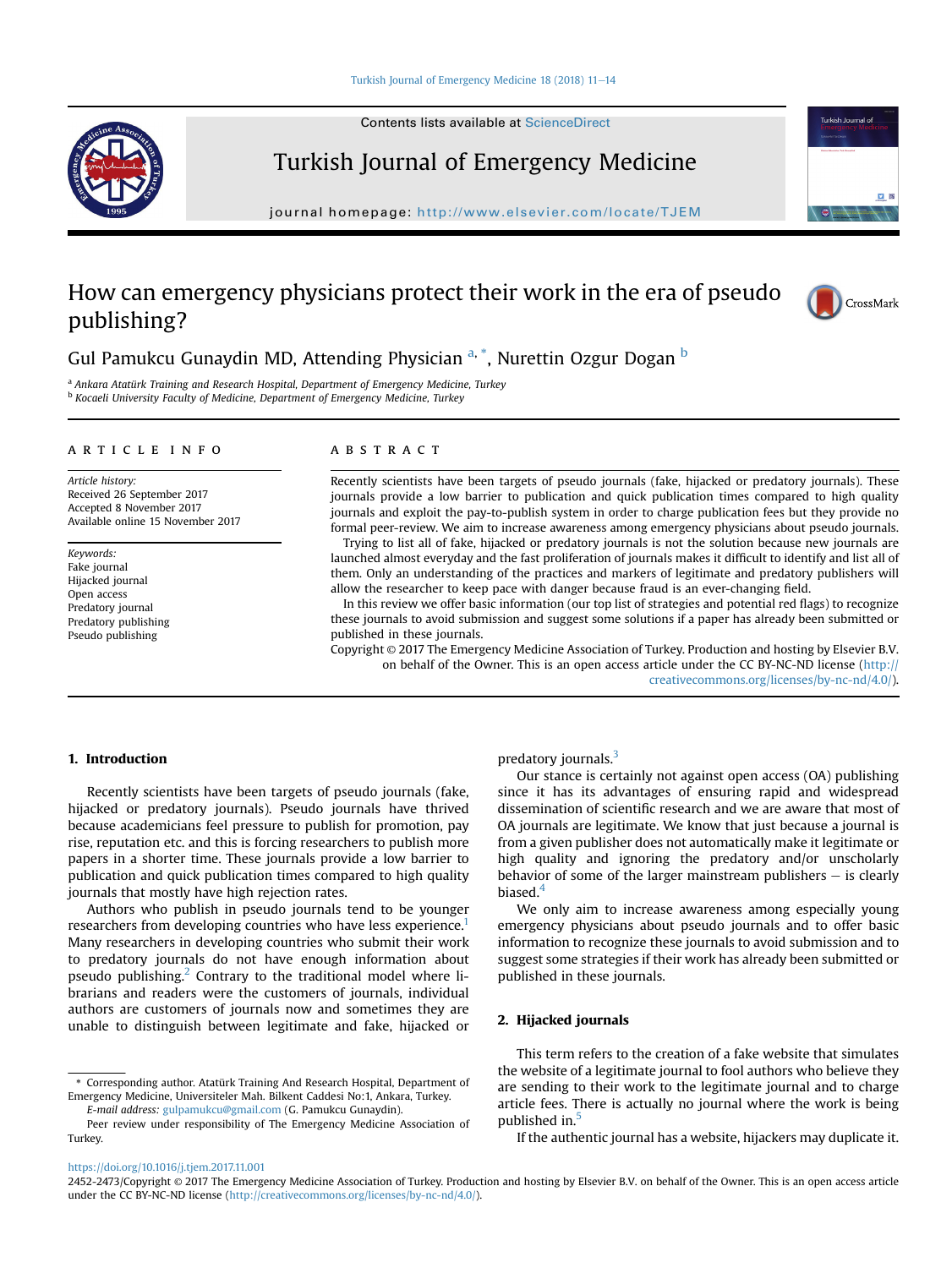If the journal is a print only one, hijackers create a website and claim that it is the real journal's website. If the journal's website is not in English, then they create a website that is in English and claim that it is the English webpage for the authentic journal.<sup>[5](#page-3-0)</sup>

# 3. Fake journals

A fake journal is different from a hijacked journal in that a person or organization has never registered it. The so-called journal simply does not exist. They have fake ISSN numbers that never have been assigned to any journal by ISSN organization.<sup>[6](#page-3-0)</sup>

## 4. Predatory journals

Predatory publishing is a relatively recent phenomenon defined by University of Colorado Denver librarian Jeffrey Beall who came up with the term.<sup>7</sup> These journals exploit the gold OA model where the author pays for article processing charges. Since their motivation is financial gain they charge publication fees without providing services they pretend to give like editorial or peer review or digital archiving and maintain a low to nonexistent standard of quality control.<sup>[3,8,9](#page-3-0)</sup> Predatory journals try to find articles through spam emails, promising very quick review and OA publication for a publication fee. There is virtually no transparency about processes and fees.<sup>3</sup> The publishers make profit and the authors enhance their curriculum vitae  $(CV)$ .

Even indexed journals may have predatory practices. Some publishers buy a reputable journal that has been indexed previously and instantly change the frequency of publishing to receive more articles and make more money until their practice is recognized.<sup>10</sup>

Each week, academic authors receive several email requests to publish in these journals, become a reviewer or and editor for them.<sup>[9](#page-3-0)</sup> Most researchers will delete these emails, but some are deceived.<sup>[3](#page-3-0)</sup> A recent analysis of the authors of articles in predatory journals found that authors are more likely to be junior and from developing countries. $8$  These journals and their authors are mostly located in developing countries such as India, Pakistan, Iran, Turkey, Nigeria, Malaysia.<sup>1,8,9</sup> There is also a recent article that argues that more than half of the corresponding authors in these journals are hailed from high- and upper-middle-income countries as defined by the World Bank.<sup>[11](#page-3-0)</sup>

#### 5. Why not to submit in predatory journals

Some of these journals only appear for weeks and then disap-pear causing the articles to vanish and your work to get lost.<sup>[8](#page-3-0)</sup> If the publishing company goes out of business the manuscripts may be no longer available because they have no digital content preservation. Since the articles are not indexed in reputable library sys-tems, they are not visible to other researchers.<sup>[3](#page-3-0)</sup>

People with bogus scientific credentials may fill up universities and this may damage the quality of scientific environment. It creates an advantage in favor of dishonest ones against honest researchers especially if the academic evaluation system relies too much on one's number of publications rather than quality of them.<sup>7</sup> While publishing your work may seem an easy way to boost your CV, having these journals on your CV may raise questions about the credibility of authors and integrity of your work. A negative stigma may be attached to a scientist who constantly choose to publish in pseudo journals, even if their work is perfectly valid, and academically sound. These are some of the consequences of pub-lishing in pseudo journals as a result of honest mistake.<sup>[9](#page-3-0)</sup>

The metric values and other indexing measures developed by scientific indexing databases are affected because of citations of articles that are published in hijacked and fake journals.<sup>[6](#page-3-0)</sup>

Most importantly in the long run predatory publishing undermines public trust in the validity of scientific publication and is a waste of resources.<sup>[9,11](#page-3-0)</sup> These journals are destructive on the validity and reliability of medical research.<sup>[6](#page-3-0)</sup>

# 6. How to recognize these journals

Trying to list all of fake, hijacked or predatory journals is not the solution because new journals are launched almost everyday and the fast proliferation of journals makes it difficult to identify and list all of them. Some of these journals exist for a short time and disappear before they can be listed anywhere. $3$  Some of them look so real that they can even fool Thomson Reuters.<sup>[6](#page-3-0)</sup> Some authors would suggest to stick with widely known journals or strict lists but we disagree with that practice because that would be unfair to newly established legitimate journals and would ease monopo-lizing.<sup>[3,7](#page-3-0)</sup> It would also be hard for junior researchers to get their work published in those top journals thus causing a disadvantage against them.

Determining whether a journal is truly predatory is difficult. A legitimate journal may be mistaken for a predatory one especially in the beginning of its establishment. One might easily mislabel small or nascent OA publishers lacking societal support or financial infrastructure as predatory because of their fees.<sup>[12](#page-3-0)</sup> In the early stages of their development journals cannot offer wider discovery in established search services.<sup>[12](#page-3-0)</sup>

Only an understanding of the practices and markers of legitimate and predatory OA publishers will allow the researcher to keep pace with danger because methods of fraud is changing fast.<sup>[12](#page-3-0)</sup>

There are some suggested methods to protect your work by different authors; we have listed our top 10 for emergency physicians below and summarized a top 5 list in Table 1. Below is also a detailed explanation of the items in Table 1.

- 1. Ignore emails requesting article submissions or offering editorial board memberships from questionable publishers.<sup>1</sup>
- 2. Do an internet search about the journal to see if there is any information about fraud.<sup>14</sup>
- 3. Check Beall's list: Beall's website is closed on Jan 15, 2017, but is still available in web archives. $11,15$  Beall's list included 1294 journals which he believed was predatory. He unfortunately put some legitimate journals and publishers that are from low and middle income countries to his black list by mistake[.16](#page-3-0) Thus WAME advises against the use of Beall's lists as a single method to define if a journal is predatory.
- 4. Check DOAJ list: DOAJ indexes high quality peer reviewed OA journals and this list can serve as a white list. However not all legitimate journals are on DOAJ's list so there is still a chance a journal is not predatory even if it is not listed.<sup>[16](#page-3-0)</sup>
- 5. Check the papers published in the journal in the past, read a few of the articles in the journal to assess the quality of sci-ence before submitting your work.<sup>[14,17](#page-3-0)</sup> Choose to submit your research to journals that you would normally find interesting and relevant.<sup>12</sup>

### Table 1

How to avoid sending your work to a predatory journal.

Our top 5 list before submission Look for the journal in an internet search engine Use Think. Check. Submit approach Check Bealls list

Check DOAJ list

When in doubt, ask a more experienced colleague to help you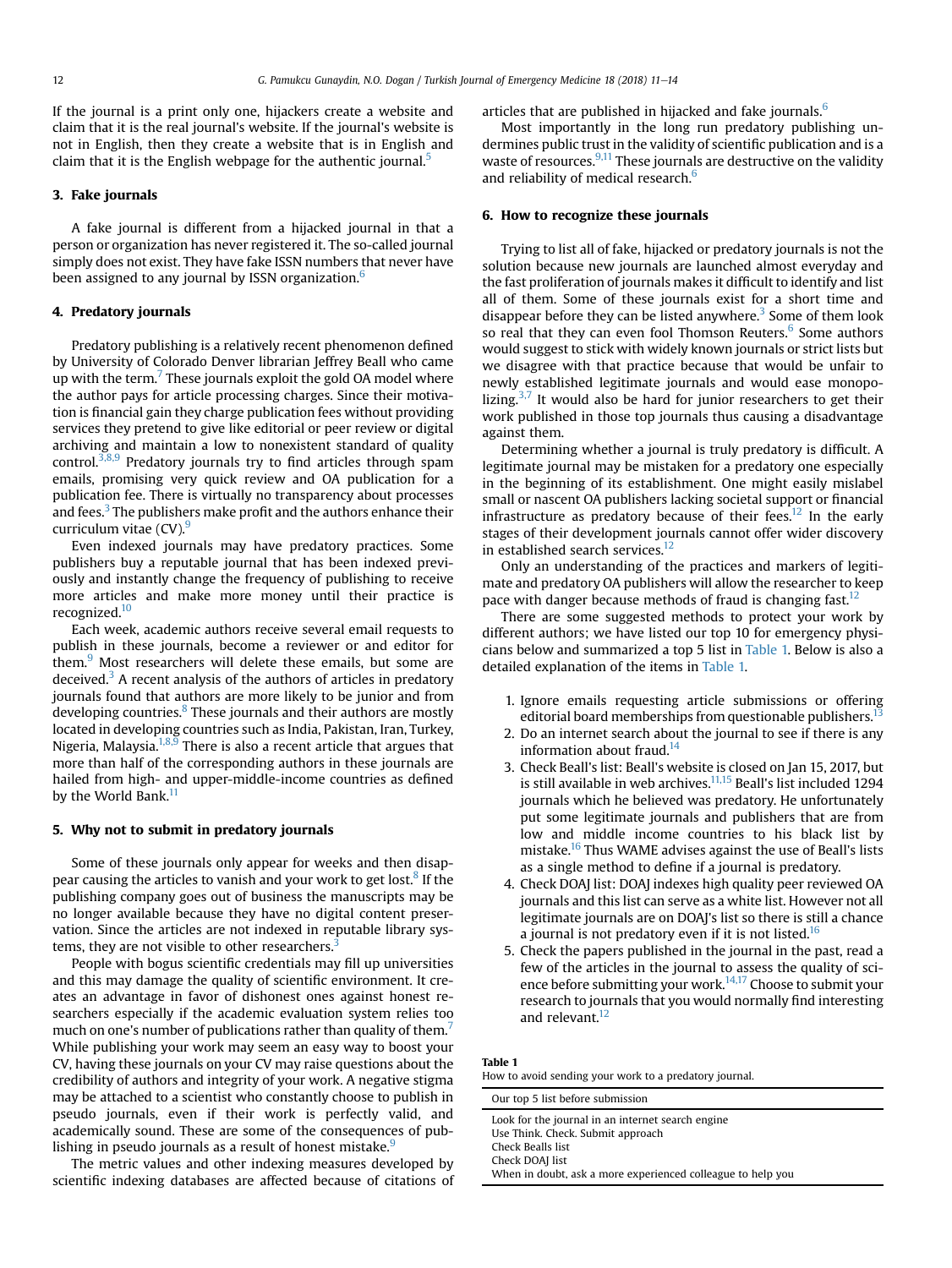- 6. Look for potential red flags.
- 7. Look up the journal title in Hansoti et al.'s article.<sup>12</sup>
- 8. Use the WAME algorithm.<sup>[16](#page-3-0)</sup>
- 9. Use Think. Check. Submit approach. $17,18$
- 10. When in doubt, ask a more experienced colleague to help you.

Potential Red Flags:

- 1. Publishing fees are not clearly stated on the website. $14,17$
- 2. Promising very rapid peer review and publication times.<sup>9,19,20</sup>
- 3. Publishing processes are not transparent, policies are not stated.
- 4. Guidelines for authors are not detailed or specific or verbatim from other publishers.
- 5. Editorial board is filled with academicians without their permission or consent or with people not experts in the field. $14,17$
- 6. The publisher's full contact information including the address is lacking on the journal website. $9,17$
- 7. The journal sends persistent flattering emails.<sup>[9](#page-3-0)</sup>
- 8. Journal website is poorly maintained and full of grammatical errors and misspellings.<sup>[9,12](#page-3-0)</sup>
- 9. The journal publishes special edition or guest edited issues frequently. $21$
- 10. The journal uses a bogus metrics listed in Dadkhah et al.'s article like universal impact factor, global impact factor, journal impact factor. $2,22$
- 11. Uses non-reputable indexing such as Indian Science indexing or falsely claims to be indexed in legitimate services.<sup>2</sup>
- 12. The number of articles in each issue is massive. $<sup>2</sup>$ </sup>
- 13. Journal's scope and name is excessively broad including more than one discipline of science. $12,18$
- 14. The journal does not follow the recommendations in document 'Principles of Transparency and Best Practice in Schol-arly Publishing'.<sup>[23](#page-3-0)</sup>

# 7. What can you do if you already submitted to a pseudo journal?

Some authors may end up publishing their articles in pseudo journals without realizing that it is fake, hijacked or predatory. Since the number of these journals is increasing, it is necessary to find a solution for legitimate papers published in these journals. $<sup>2</sup>$ </sup>

- 1. Authors who have been victims of pseudo journals should share their experiences with other researchers.<sup>1</sup>
- 2. If the author realizes that the journal is a pseudo one after acceptance but before copyright transfer than he should not sign the copyright transfer form.<sup>2</sup>
- 3. If there is any doubt authors should withhold payment until constructive criticism is received from at least 2 reviewers.<sup>2</sup>
- 4. Authors whose work has been published in a pseudo journal should try to contact the journal's office and retract their article although unfortunately most pseudo journals will simply oppose that[.12,24](#page-3-0)
- 5. Some authors suggest that papers published in fake or hijacked journals can be published in another legitimate journal and this should not be considered as duplicate publication, because these articles need to be considered as stolen papers and most of the fake websites will be offline and the articles will disappear and won't be accessible anyway.<sup>26</sup> We agree with that since these articles can not be considered published rather they are

only placed on a website mostly temporarily. These articles need to be evaluated without prejudice and can be published if they pass editorial and peer review just like any other article. Alternatively the authors can also republish their findings in a new form by writing a new paper. <sup>[24](#page-3-0)</sup> We do not suggest that because it may cause the two different papers derived from the same data set to be considered as two different studies and thus duplicate the studies effect in meta analysis.

- 6. The situation is a little more complicated with predatory journals since there is a possibility that some of the journals from developing countries cannot comply with higher standards or they may be newly established legitimate journals making honest mistakes. It is not always easy to classify a journal as predatory. In our opinion if these papers are republished it would constitute double publication.
- 7. In all cases authors must only republish their own papers $^{25}$  and they must give information to the editor of the second journal about the situation during submission.<sup>[26](#page-3-0)</sup>

The correct way to assess the academic validity of a paper is not by assessing the journal in which it was published, or by the publisher that published that journal, but by its content. $4$  Such decisions should be made by collective academic councils, so that each case may be fairly assessed, then judged using quantitative and validated measures.<sup>4</sup>

### 8. Conclusion

OA publishing is an exciting movement that is becoming more popular and politically supported because it aims to remove bar-riers to access information.<sup>[5](#page-3-0)</sup> Pay to publish is not a model that only OA publishers use, in fact many subscription journals charge some form of author fee and many OA journals are funded by non profit organizations and they do not charge authors.<sup>1</sup> Pseudo journals exploit the pay-to-publish system primarily to collect publication fees in promise for rapid publication but not providing decent peer-review.<sup>[1](#page-3-0)</sup> Both open-access and subscription publishing models can be abused by 'predatory' authors, editors, and journals.

Recently, there has been an increasing support for an open peerreview process that means reviews and identities of reviewers in scientific publications are disclosed and it makes it possible for others to see the quality of peer review.<sup>[8](#page-3-0)</sup>

Yet, to date, no other effective strategy has been defined as to how best to reign in this unscholarly, and in some cases, fraudulent activity that is causing considerable chaos in global academia, and which is undermining the quality of science and harming authors.<sup>4</sup>

Predatory publishing activities are here to stay as long as there is a pressure to publish more. Cyber criminals are developing evermore-sophisticated techniques to entrap not only young researchers, but also experienced academics unaware of the threats focused on scholarly publishing. Scientific and scholarly publishing literacy should focus on the ability to recognize fraud and avoid pseudo publishers. $<sup>11</sup>$  $<sup>11</sup>$  $<sup>11</sup>$  Efforts must focus on improving oversight to</sup> increase publication literacy.

#### Sources of support

None.

## Conflict of interest

The Authors have no conflict of interest to declare.